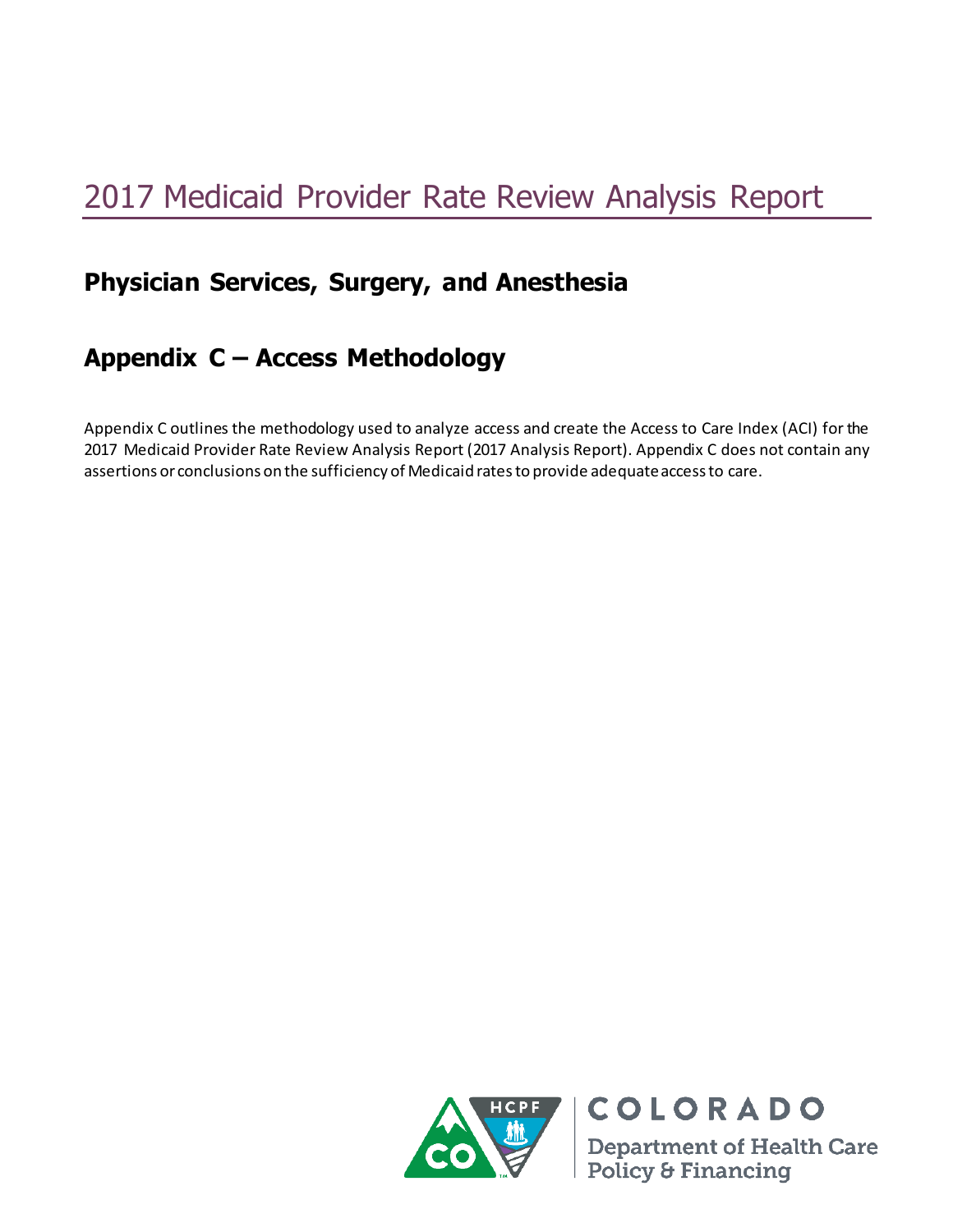#### **Definitions**

**Active Provider:** Any provider who billed Medicaid at least once between July 2014 and June 2016 for one of the procedure codes under review.<sup>1</sup>

**Billing Provider:** Based on the billing provider ID, which is generally associated with the entity enrolled with Medicaid. This can be agencies, large provider groups, or individuals.

**Rendering Provider:** The provider who rendered the service. Rendering provider information is the default information provided in all ACI metric calculations. However, this field is not always complete, so the billing provider is considered in lieu of the rendering provider when there was no rendering provider on the claim.

**Provider Counts:** All provider counts provided in the report are a distinct count of the number of providers who billed for the service. Whether the provider is billing or rendering is identified in the report.

**Client Counts:** A distinct count of all clients for which there is a claim for the service from July 2014 through June 2016.

#### **Data**

The access and utilization analysis is based on claims data from FY 2014-15 and FY 2015-16 (July 1, 2014 - June 30, 2016) paid through September 28, 2016. Clients with dual Medicaid-Medicare enrollment were included, however, crossover claims (in which Medicare pays first and Medicaid is the payer of last resort) were excluded. References to the Medicaid population are full time-equivalent (FTE)<sup>2</sup> calculations based on member months obtained in an enrollment table in the decision support system (DSS) called the Client Monthly Table.

Population categories were determined based on client program aid codes, which are indicative of how the client became eligible for Medicaid (i.e.: pregnant woman; Home and Community-Based Elderly, Blind and Disabled; or Foster Care), and budget classifications that are used to determine the percentage of federal match. Clients sometimes move between categories based on various circumstances, such as changing income or enrollment into a waiver program.

For the physician services, utilization in the outpatient hospital facility and school settings was included even though these rates are excluded from the rate review process. Because of the utilization in these settings, it was important to include this data for a more complete picture. This data is not included in the surgery and anesthesia portion of the report because 82.24% was in a facility.

Geographic information is not included on claims for clients with presumptive eligibility, therefore these clients have been removed from all geographic comparisons, but remain in all other calculations.<sup>3</sup> Because the majority of presumptively eligible clients enroll after the first claim, most claims eventually map to the correct geographic

 $3$  More information regarding presumptive eligibility is located on the Department's webpage for Presumptive Eligibility: <https://www.colorado.gov/pacific/hcpf/presumptive-eligibility>.



COLORADO **Department of Health Care** Policy & Financing

 $\overline{a}$ 

 $1$  Providers who were enrolled with Medicaid during the time frame, but did not bill were not considered because at the time the data was pulled, provider revalidation was not complete and enrolled provider information had not been recently updated.

 $2$  FTE calculations are obtained from monthly enrollment files over a 12-month period. For example, if one client was enrolled for nine months and another client was enrolled for three months, together they qualify as one FTE.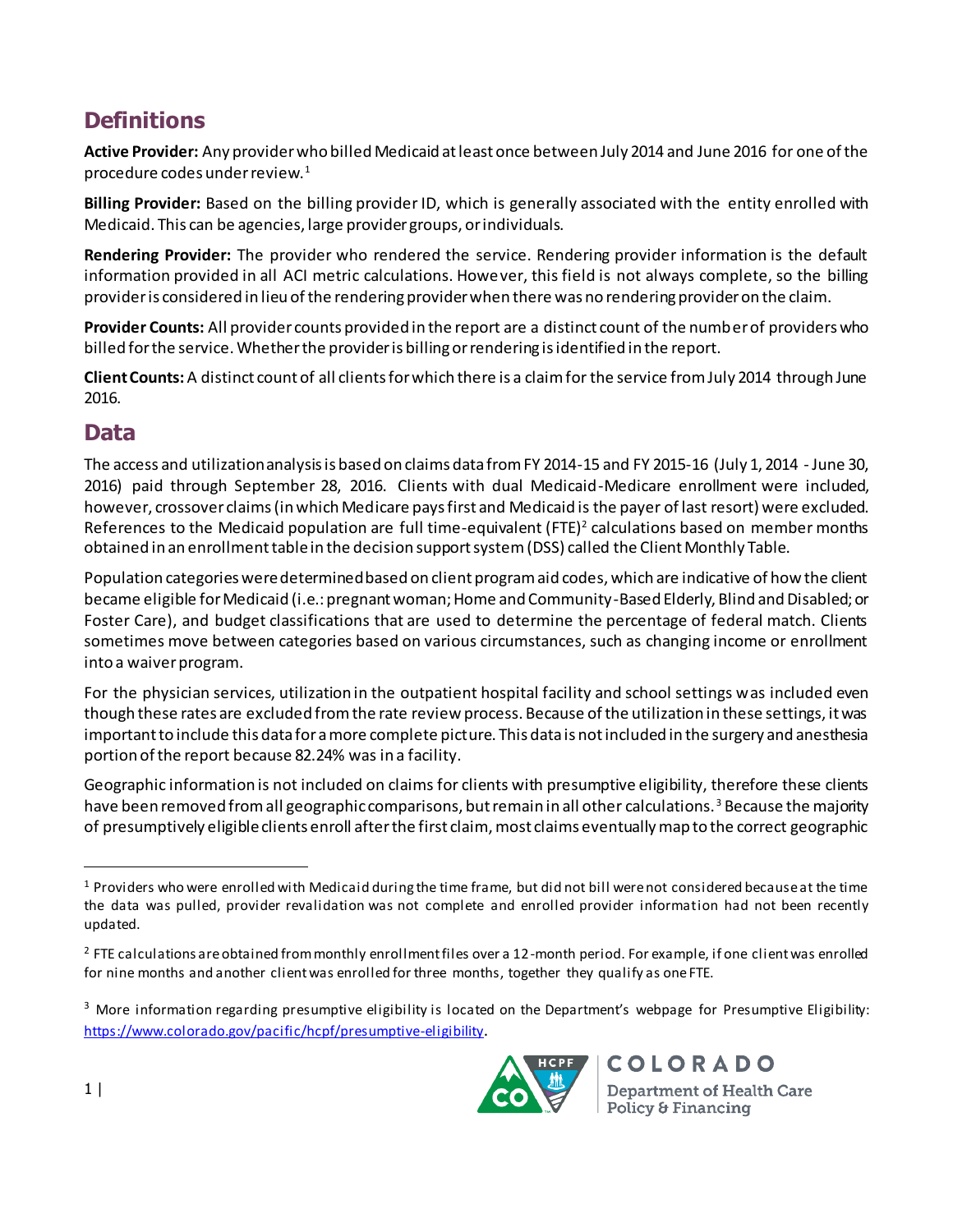region. For this reason, very few clients are entirely excluded. For all services, less than 0.014% of the service utilizer population wasidentified as presumptively eligible.

#### **Access to Care Index Methodology**

The ACI is a tool to standardize the access to care metrics across each service category. Standardization is necessary because the categories of service have inherently different utilization patterns, so it is expected and appropriate for one category of service to have lower utilization than another. Therefore, comparing a penetration rate across services could lead to misleading results and inappropriate conclusions. The five metrics are computed across regions for each category of service, and then scores are attributed to each region allowing for comparison across services.

The Department developed the ACI, combining five access-related metrics:

- Penetration Rate –the percent of FTE members who used the service.
- Distance the percent of the population that traveled within 30 miles to receive services (measured in a straight line from the geographic center of the utilizer's zip code to the geographic center of the provider's zip code).
- Member to Provider Ratio the ratio of FTE members compared to active providers.
- Active Provider Months –the average number of months that providers billed Medicaid, displayed over a 24 month time frame.
- Panel Estimate –the average number of members seen per rendering provider.

To identify regions for additional examination, the Department attributed points to each of the 21 Health Statistics Regions (regions), based on these metrics. For all metrics except distance, the Department assigned 20 points to regions in the top quartile, 15 points to regions in the second quartile, 10 points to regions in the third quartile, and 5 points to regions in the bottom quartile. For distance, points were assigned based on the percent of the population that traveled within 30 miles, assigning 20 points to regions where this percent was above 90%, 15 points to regions between 80-90%, 10 points to regions between 70-80%, and 5 points to regions below 70%. While the total possible points a region could receive equals 100 points, no region received 20 points for all five metrics and, therefore, no region was attributed 100 points.

In an effort to align with the Colorado Division of Insurance (DOI), the Department referenced Colorado Insurance [Bulletin 4.90](https://www.colorado.gov/pacific/dora/node/94966) Network Adequacy Standards and Reporting Guidance for Health Benefit Plans. In this bulletin, DOI outlines standards and guidance for health benefit plan network adequacy filings, which serve as measurable requirements for adequate networks. Among wait times and provider to enrollee standards, there are geographic standards outlined for specialties across five geographic county types. The standards outline the maximum road travel distance of any enrollee within each region type for each specialty, the travel distances range from 5 to 140 miles. There are data limitations that prevent the Department from measuring distance in this precise manner:

- Client location is based on the zip code of client residence, not the client's actual home address.
- Provider location is based on the zip code of the billing provider ID location, not the actual location of the practice. In some instances, the rendering provider could be in a different location.
- Provider information is based only on active providers, not 'available' providers. Because [provider](https://www.colorado.gov/pacific/hcpf/provider-enrollment)  [revalidation w](https://www.colorado.gov/pacific/hcpf/provider-enrollment)as not complete at the time of this analysis, there was not an accurate or reliable source of



COLORADO **Department of Health Care** Policy & Financing